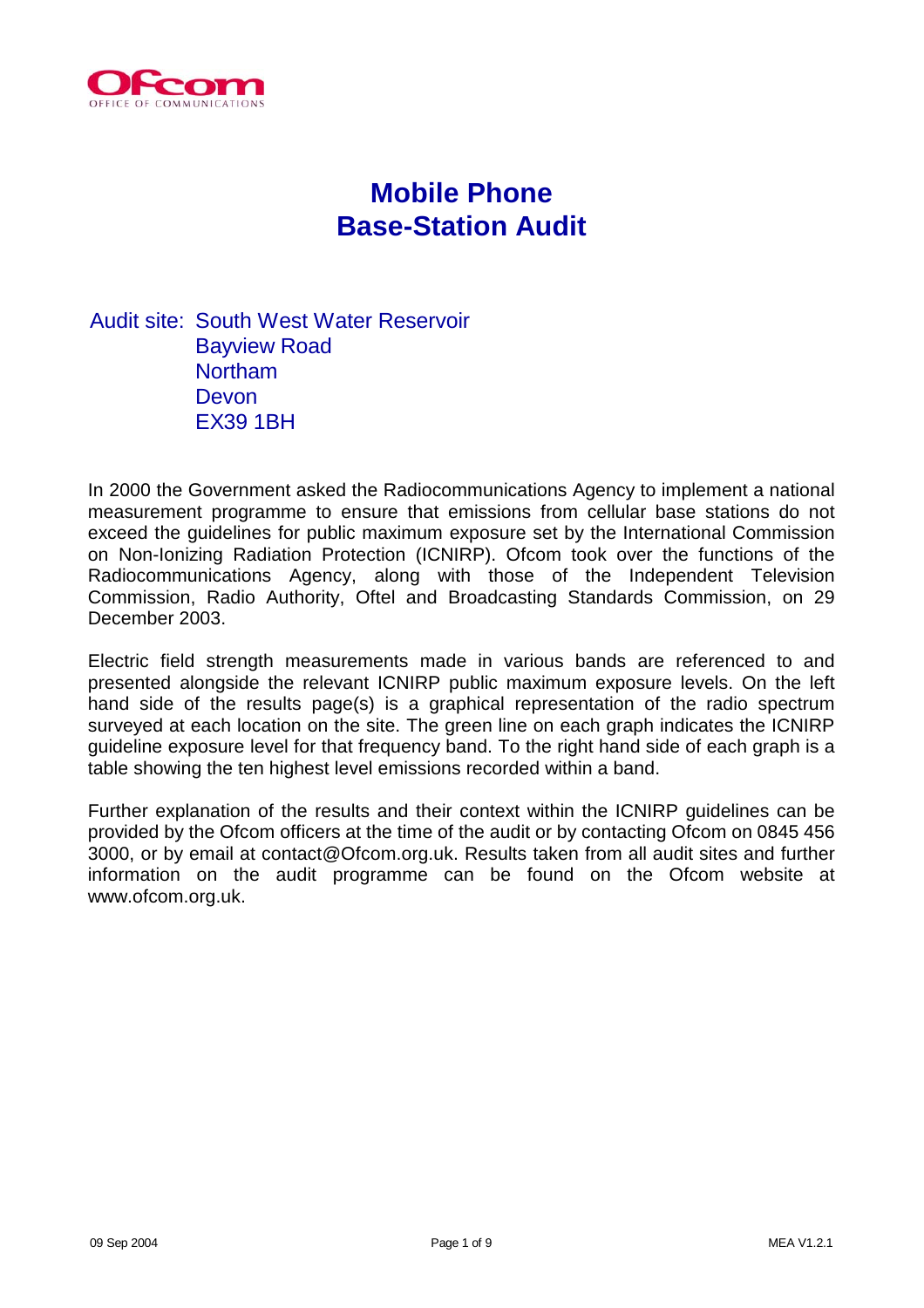

# **Report Summary**

As the radio spectrum is continually changing, these measurements can only provide information on the radio frequency (RF) conditions for the specific locations at the time of the survey.

Ofcom performed this survey of the RF emission environment prevailing in the vicinity of South West Water Reservoir on 8 September 2004.

The following table, sorted in descending order of signal level, summarises the results obtained at each measurement location.

| Summary of results:               |                               |                                        |
|-----------------------------------|-------------------------------|----------------------------------------|
| Location                          | <b>Total Band</b><br>Exposure | Relationship to<br><b>ICNIRP Limit</b> |
| <b>Bayview Road</b>               | 7.38E-05                      | 1/13556                                |
| <b>Bayview Road</b>               | 4.62E-05                      | 1/21636                                |
| <b>Bayview Road by Waterworks</b> | 1.98E-05                      | 1/50553                                |
| <b>Green Gardens</b>              | 9.23E-06                      | 1/108376                               |
| <b>Golf Links Road</b>            | 1.91E-06                      | 1/524502                               |
| <b>Beach Road</b>                 | 8.68E-08                      | 1/11526349                             |

Issued on behalf of Ofcom.

Issued by:  $\blacksquare$  Received by:

Andy Cox Technical Investigation Officer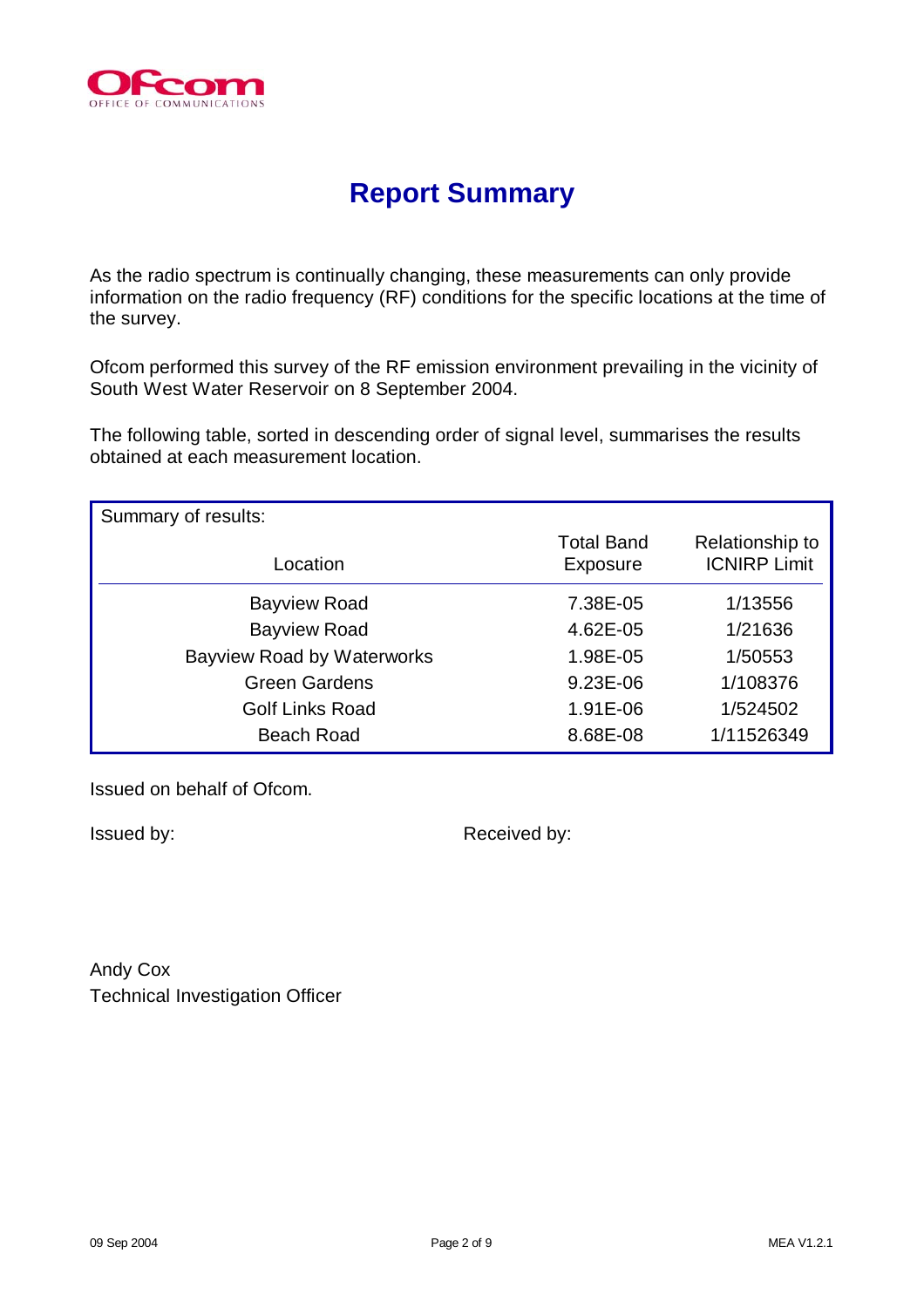

| Site:                                                                          | South West Water Reservoir                | Receiver:                  |                                                          |                                            |                                          |
|--------------------------------------------------------------------------------|-------------------------------------------|----------------------------|----------------------------------------------------------|--------------------------------------------|------------------------------------------|
| Location:                                                                      | Bayview Road by Waterworks                | Manufacturer:              |                                                          | ROHDE&SCHWARZ                              |                                          |
|                                                                                |                                           | Model:                     | EB200                                                    |                                            |                                          |
|                                                                                |                                           | Serial Number: 839.186/046 |                                                          |                                            |                                          |
| NGR:                                                                           | SS 4391 2890<br><b>Taken from GPS</b>     | Antenna:                   |                                                          |                                            |                                          |
|                                                                                | Start Time: 08 September 2004<br>12:16:35 | Manufacturer:              | Rohde & Schwarz                                          |                                            |                                          |
|                                                                                |                                           | Model:                     | <b>HE200</b>                                             |                                            |                                          |
| Officer:                                                                       | Andy Cox                                  | Serial Number: 839891/005  |                                                          |                                            |                                          |
| 100                                                                            | <b>GSM 900</b>                            | Frequency<br>(MHz)         | <b>Maximum</b><br><b>Exposure</b><br>(W/m <sup>2</sup> ) | <b>ICNIRP</b><br>Limit (W/m <sup>2</sup> ) | Frequency<br><b>Exposure</b><br>Quotient |
| 1                                                                              |                                           | 944.000                    | 9.95E-06                                                 | 4.72                                       | 2.11E-06                                 |
| 0.01                                                                           |                                           | 948.400                    | 6.49E-06                                                 | 4.74                                       | 1.37E-06                                 |
|                                                                                |                                           | 940.000                    | 4.41E-06                                                 | 4.70                                       | 9.37E-07                                 |
| $\begin{bmatrix}\n0.01 \\ 0.01 \\ 0.04\n\end{bmatrix}$<br>E-04<br>E-06<br>E-08 |                                           | 936.400                    | 4.27E-06                                                 | 4.68                                       | 9.12E-07                                 |
|                                                                                |                                           | 950.200                    | 2.72E-06                                                 | 4.75                                       | 5.72E-07                                 |
| $1E-08$                                                                        |                                           | 949.200<br>943.000         | 1.03E-06<br>8.45E-07                                     | 4.75<br>4.71                               | 2.17E-07<br>1.79E-07                     |
| $1E - 10$                                                                      |                                           | 957.600                    | 4.48E-07                                                 | 4.79                                       | 9.36E-08                                 |
| $1E-12$                                                                        |                                           | 943.800                    | 1.54E-07                                                 | 4.72                                       | 3.27E-08                                 |
| 921                                                                            | 934<br>947<br>960                         | 948.200                    | 9.82E-08                                                 | 4.74                                       | 2.07E-08                                 |
|                                                                                | Frequency (MHz)                           |                            | <b>Band Exposure Quotient:</b>                           |                                            | 6.60E-06                                 |
|                                                                                |                                           |                            |                                                          |                                            |                                          |
| 100                                                                            | <b>GSM 1800 (lower)</b>                   | Frequency<br>(MHz)         | <b>Maximum</b><br><b>Exposure</b><br>(W/m <sup>2</sup> ) | <b>ICNIRP</b><br>Limit (W/m <sup>2</sup> ) | Frequency<br><b>Exposure</b><br>Quotient |
| 1                                                                              |                                           | 1,821.400                  | 3.72E-06                                                 | 9.11                                       | 4.08E-07                                 |
| 0.01                                                                           |                                           | 1,834.800                  | 3.55E-06                                                 | 9.17                                       | 3.87E-07                                 |
| Exposure (W/m <sup>1</sup> )<br>$1E-04$                                        |                                           | 1,820.600                  | 3.98E-07                                                 | 9.10                                       | 4.37E-08                                 |
|                                                                                |                                           | 1,825.000                  | 3.74E-07                                                 | 9.13                                       | 4.10E-08                                 |
| 1E-06                                                                          |                                           | 1,835.600                  | 2.40E-07                                                 | 9.18                                       | 2.62E-08                                 |
| 1E-08                                                                          |                                           | 1,822.200                  | 1.26E-07                                                 | 9.11                                       | 1.38E-08                                 |
| $1E-10$                                                                        |                                           | 1,821.200<br>1,834.600     | 6.02E-08<br>3.89E-08                                     | 9.11<br>9.17                               | 6.62E-09<br>4.24E-09                     |
| $1E-12$                                                                        |                                           | 1,835.000                  | 2.89E-08                                                 | 9.18                                       | 3.15E-09                                 |
| 1805                                                                           | 1812<br>1833<br>18 19<br>1826<br>1840     | 1,821.600                  | 2.82E-08                                                 | 9.11                                       | 3.10E-09                                 |
|                                                                                | Frequency (MHz)                           |                            | <b>Band Exposure Quotient:</b>                           |                                            | 9.42E-07                                 |
| 100                                                                            | <b>GSM 1800 (upper)</b>                   | Frequency<br>(MHz)         | <b>Maximum</b><br><b>Exposure</b><br>(W/m <sup>2</sup> ) | <b>ICNIRP</b><br>Limit (W/m <sup>2</sup> ) | Frequency<br><b>Exposure</b><br>Quotient |
| 1                                                                              |                                           | 1,872.800                  | 2.23E-05                                                 | 9.36                                       | 2.38E-06                                 |
| 0.01                                                                           |                                           | 1,873.400                  | 2.13E-05                                                 | 9.37                                       | 2.28E-06                                 |
|                                                                                |                                           | 1,869.600                  | 2.02E-05                                                 | 9.35                                       | 2.17E-06                                 |
|                                                                                |                                           | 1,855.400                  | 1.57E-05                                                 | 9.28                                       | 1.69E-06                                 |
| $\begin{bmatrix}\n0.01 \\ 0.01 \\ 0.04\n\end{bmatrix}$<br>E-04<br>E-06<br>E-08 |                                           | 1,867.600                  | 1.46E-05                                                 | 9.34                                       | 1.56E-06                                 |
| 1E-08                                                                          |                                           | 1,864.800<br>1,860.800     | 6.80E-06<br>3.31E-06                                     | 9.32<br>9.30                               | 7.29E-07<br>3.56E-07                     |
| $1E - 10$                                                                      |                                           | 1,874.600                  | 1.82E-06                                                 | 9.37                                       | 1.94E-07                                 |
| $1E-12$                                                                        |                                           | 1,870.800                  | 1.69E-06                                                 | 9.35                                       | 1.80E-07                                 |
| 1840.2                                                                         | 1848.2<br>1856.2<br>1864.2<br>1872.2      | 1,859.800                  | 1.41E-06                                                 | 9.30                                       | 1.52E-07                                 |
|                                                                                | Frequency (MHz)                           |                            | <b>Band Exposure Quotient:</b>                           |                                            | 1.22E-05                                 |
|                                                                                | Total number of measurements:<br>572      |                            | <b>Total Band Exposure Quotient:</b>                     |                                            | 1.98E-05                                 |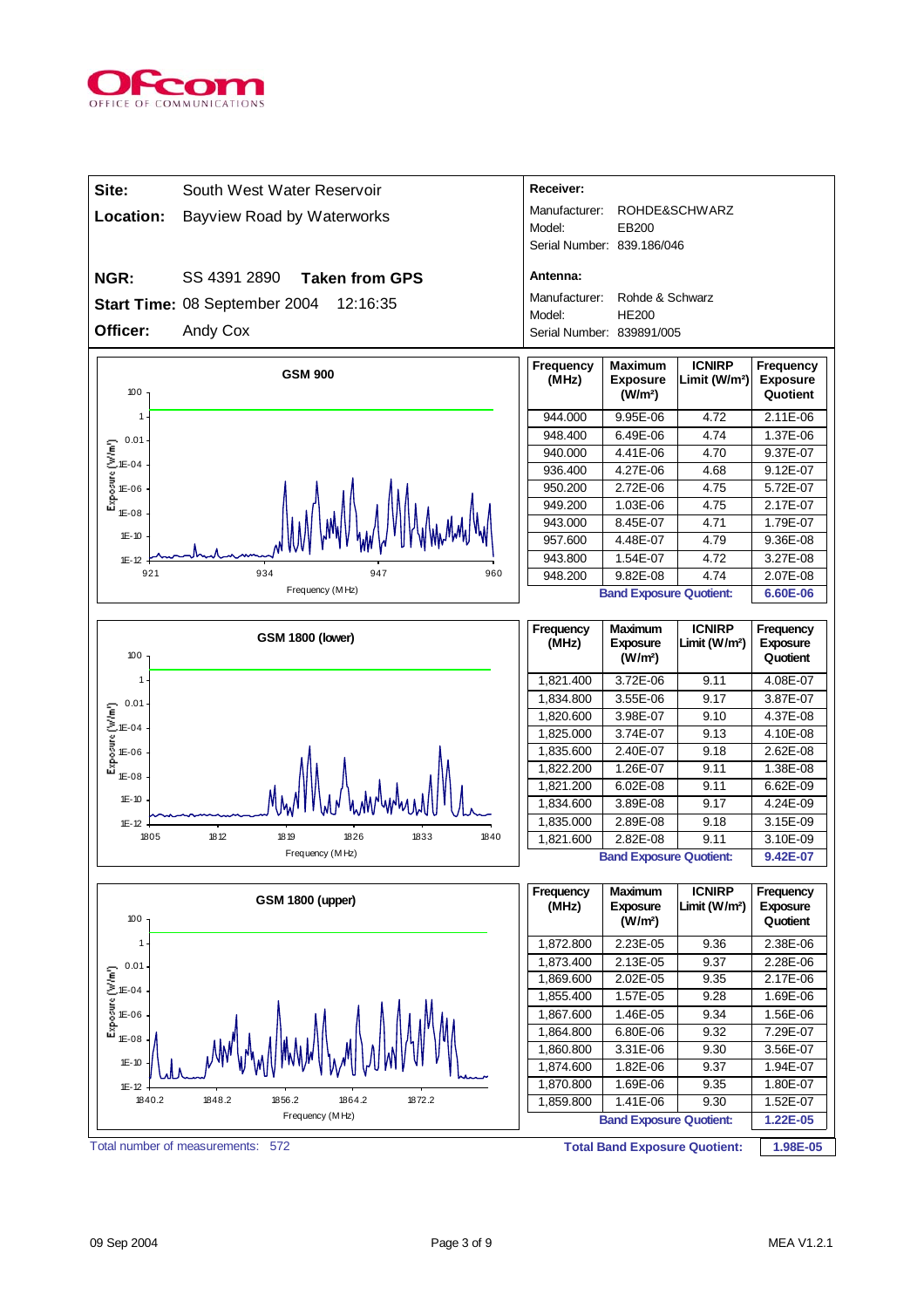

| Site:                                                                          | South West Water Reservoir                | Receiver:                  |                                                          |                                            |                                          |
|--------------------------------------------------------------------------------|-------------------------------------------|----------------------------|----------------------------------------------------------|--------------------------------------------|------------------------------------------|
| Location:                                                                      | <b>Bayview Road</b>                       | Manufacturer:              |                                                          | ROHDE&SCHWARZ                              |                                          |
|                                                                                |                                           | Model:                     | EB200                                                    |                                            |                                          |
|                                                                                |                                           | Serial Number: 839.186/046 |                                                          |                                            |                                          |
| NGR:                                                                           | SS 4362 2885                              | Antenna:                   |                                                          |                                            |                                          |
|                                                                                | Start Time: 08 September 2004<br>12:31:09 | Manufacturer:              | Rohde & Schwarz                                          |                                            |                                          |
|                                                                                |                                           | Model:                     | <b>HE200</b>                                             |                                            |                                          |
| Officer:                                                                       | Andy Cox                                  | Serial Number: 839891/005  |                                                          |                                            |                                          |
| 100                                                                            | <b>GSM 900</b>                            | Frequency<br>(MHz)         | <b>Maximum</b><br><b>Exposure</b><br>(W/m <sup>2</sup> ) | <b>ICNIRP</b><br>Limit (W/m <sup>2</sup> ) | Frequency<br><b>Exposure</b><br>Quotient |
| 1                                                                              |                                           | 957.600                    | 8.54E-06                                                 | 4.79                                       | 1.78E-06                                 |
| 0.01                                                                           |                                           | 943.000                    | 3.21E-06                                                 | 4.71                                       | 6.82E-07                                 |
|                                                                                |                                           | 948.400                    | 2.20E-06                                                 | 4.74                                       | 4.64E-07                                 |
| $\begin{bmatrix}\n0.01 \\ 0.01 \\ 0.04\n\end{bmatrix}$<br>E-04<br>E-06<br>E-08 |                                           | 936.400                    | 1.91E-06                                                 | 4.68                                       | 4.07E-07                                 |
|                                                                                |                                           | 951.200                    | 1.19E-06                                                 | 4.76                                       | 2.50E-07                                 |
| $1E-08$                                                                        |                                           | 938.800<br>946.800         | 5.28E-07<br>4.37E-07                                     | 4.69<br>4.73                               | 1.13E-07<br>9.24E-08                     |
| $1E - 10$                                                                      |                                           | 959.600                    | 3.83E-07                                                 | 4.80                                       | 7.99E-08                                 |
| $1E-12$                                                                        |                                           | 940.000                    | 1.33E-07                                                 | 4.70                                       | 2.83E-08                                 |
| 921                                                                            | 934<br>947<br>960                         | 957.400                    | 1.32E-07                                                 | 4.79                                       | 2.76E-08                                 |
|                                                                                | Frequency (MHz)                           |                            | <b>Band Exposure Quotient:</b>                           |                                            | 4.03E-06                                 |
|                                                                                |                                           |                            |                                                          |                                            |                                          |
|                                                                                | <b>GSM 1800 (lower)</b>                   | Frequency                  | <b>Maximum</b>                                           | <b>ICNIRP</b>                              | Frequency                                |
| 100                                                                            |                                           | (MHz)                      | <b>Exposure</b><br>(W/m <sup>2</sup> )                   | Limit (W/m <sup>2</sup> )                  | <b>Exposure</b><br>Quotient              |
| 1                                                                              |                                           |                            | 3.32E-05                                                 | 9.11                                       |                                          |
|                                                                                |                                           | 1,822.200<br>1,822.000     | 3.99E-07                                                 | 9.11                                       | 3.64E-06<br>4.38E-08                     |
| 0.01                                                                           |                                           | 1,822.400                  | 1.87E-07                                                 | 9.11                                       | 2.05E-08                                 |
| Exposure (W/m <sup>1</sup> )<br>$1E-04$                                        |                                           | 1,820.600                  | 8.90E-08                                                 | 9.10                                       | 9.78E-09                                 |
| 1E-06                                                                          |                                           | 1,825.000                  | 8.57E-08                                                 | 9.13                                       | 9.39E-09                                 |
| 1E-08                                                                          |                                           | 1,835.600                  | 4.68E-08                                                 | 9.18                                       | 5.10E-09                                 |
|                                                                                |                                           | 1,821.400                  | 2.57E-08                                                 | 9.11                                       | 2.82E-09                                 |
| $1E-10$                                                                        |                                           | 1,820.400                  | 1.23E-09                                                 | 9.10                                       | 1.35E-10                                 |
| $1E-12$<br>1805                                                                | 1812<br>18 19<br>1826<br>1833<br>1840     | 1,828.600                  | 1.19E-09                                                 | 9.14                                       | 1.30E-10                                 |
|                                                                                | Frequency (MHz)                           | 1,834.800                  | 1.18E-09<br><b>Band Exposure Quotient:</b>               | 9.17                                       | 1.28E-10<br>3.73E-06                     |
|                                                                                |                                           |                            |                                                          |                                            |                                          |
| 100                                                                            | <b>GSM 1800 (upper)</b>                   | Frequency<br>(MHz)         | <b>Maximum</b><br><b>Exposure</b><br>(W/m <sup>2</sup> ) | <b>ICNIRP</b><br>Limit (W/m <sup>2</sup> ) | Frequency<br><b>Exposure</b><br>Quotient |
| 1                                                                              |                                           | 1,859.800                  | 1.17E-04                                                 | 9.30                                       | 1.26E-05                                 |
| 0.01                                                                           |                                           | 1,850.400                  | 1.00E-04                                                 | 9.25                                       | 1.09E-05                                 |
|                                                                                |                                           | 1,869.600                  | 5.57E-05                                                 | 9.35                                       | 5.96E-06                                 |
|                                                                                |                                           | 1,855.400                  | 4.74E-05                                                 | 9.28                                       | 5.11E-06                                 |
| $\begin{bmatrix}\n0.01 \\ 0.01 \\ 0.04\n\end{bmatrix}$<br>E-04<br>E-06<br>E-08 |                                           | 1,852.000<br>1,864.800     | 1.33E-05<br>6.80E-06                                     | 9.26<br>9.32                               | 1.43E-06<br>7.29E-07                     |
| $1E-08$                                                                        |                                           | 1,873.400                  | 3.79E-06                                                 | 9.37                                       | 4.05E-07                                 |
| $1E - 10$                                                                      |                                           | 1,867.600                  | 3.51E-06                                                 | 9.34                                       | 3.75E-07                                 |
| $1E - 12$                                                                      |                                           | 1,857.400                  | 2.03E-06                                                 | 9.29                                       | 2.18E-07                                 |
| 1840.2                                                                         | 1848.2<br>1856.2<br>1864.2<br>1872.2      | 1,859.600                  | 1.69E-06                                                 | 9.30                                       | 1.82E-07                                 |
|                                                                                | Frequency (MHz)                           |                            | <b>Band Exposure Quotient:</b>                           |                                            | 3.85E-05                                 |
|                                                                                | Total number of measurements:<br>572      |                            | <b>Total Band Exposure Quotient:</b>                     |                                            | 4.62E-05                                 |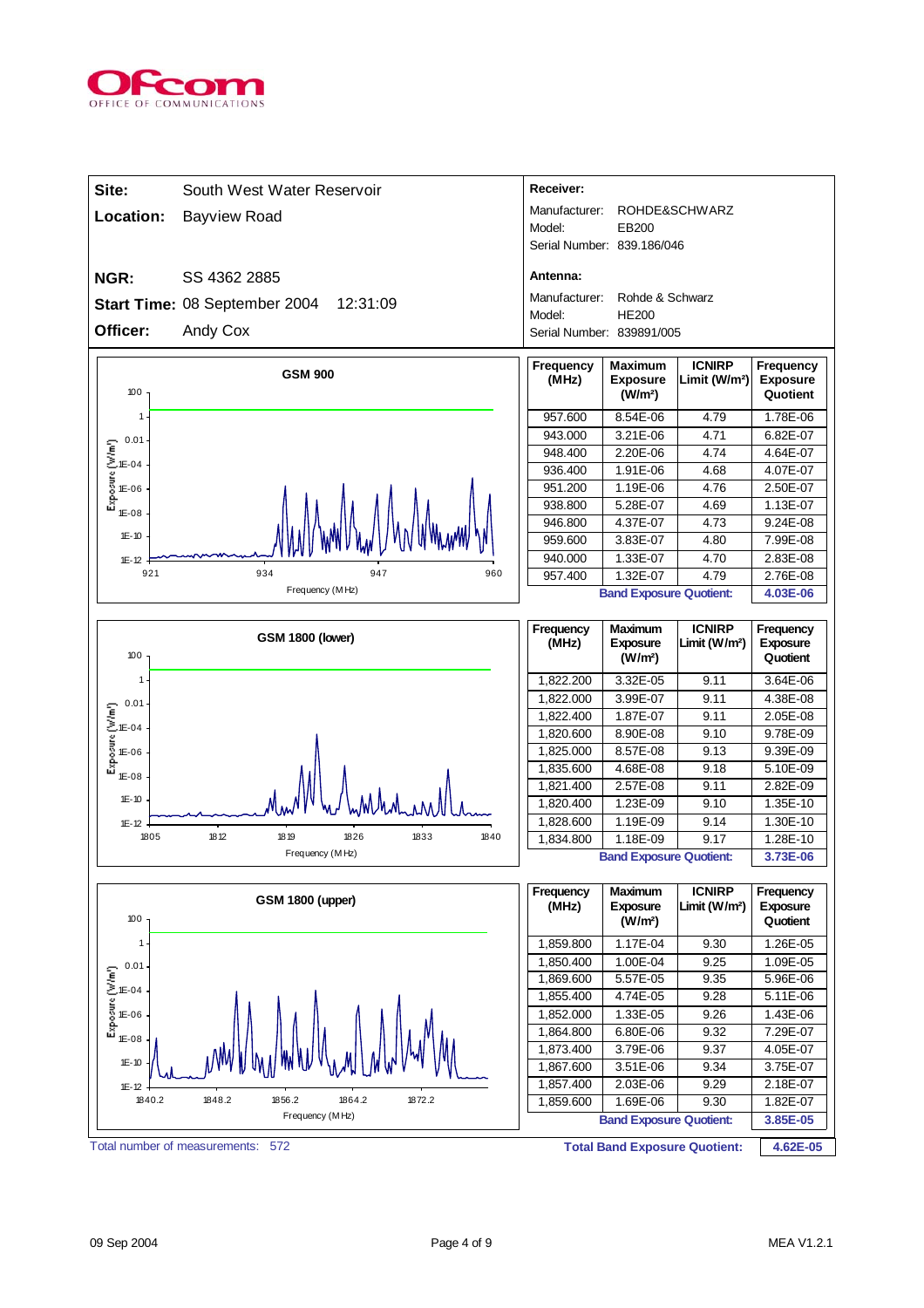

| Site:                                                                                   | South West Water Reservoir                | Receiver:                  |                                                          |                                            |                                          |
|-----------------------------------------------------------------------------------------|-------------------------------------------|----------------------------|----------------------------------------------------------|--------------------------------------------|------------------------------------------|
|                                                                                         |                                           | Manufacturer:              |                                                          | ROHDE&SCHWARZ                              |                                          |
| Location:                                                                               | <b>Beach Road</b>                         | Model:                     | EB200                                                    |                                            |                                          |
|                                                                                         |                                           | Serial Number: 839.186/046 |                                                          |                                            |                                          |
| NGR:                                                                                    | SS 4382 2913<br><b>Taken from GPS</b>     | Antenna:                   |                                                          |                                            |                                          |
|                                                                                         | Start Time: 08 September 2004<br>12:48:41 | Manufacturer:              | Rohde & Schwarz                                          |                                            |                                          |
|                                                                                         |                                           | Model:                     | <b>HE200</b>                                             |                                            |                                          |
| Officer:                                                                                | Andy Cox                                  | Serial Number: 839891/005  |                                                          |                                            |                                          |
| 100                                                                                     | <b>GSM 900</b>                            | Frequency<br>(MHz)         | <b>Maximum</b><br><b>Exposure</b><br>(W/m <sup>2</sup> ) | <b>ICNIRP</b><br>Limit (W/m <sup>2</sup> ) | Frequency<br><b>Exposure</b><br>Quotient |
| 1                                                                                       |                                           | 948.400                    | 9.38E-08                                                 | 4.74                                       | 1.98E-08                                 |
| 0.01                                                                                    |                                           | 936.400                    | 1.32E-08                                                 | 4.68                                       | 2.82E-09                                 |
|                                                                                         |                                           | 944.000                    | 1.04E-08                                                 | 4.72                                       | 2.21E-09                                 |
|                                                                                         |                                           | 952.000                    | 8.63E-09                                                 | 4.76                                       | 1.81E-09                                 |
| $\begin{bmatrix}\n0.01 \\ 0.01 \\ 0.04\n\end{bmatrix}$<br>E-04<br>E-06<br>E-08          |                                           | 940.000                    | 7.14E-09                                                 | 4.70                                       | 1.52E-09<br>1.11E-09                     |
| $1E-08$                                                                                 |                                           | 943.000<br>946.800         | 5.21E-09                                                 | 4.71<br>4.73                               |                                          |
| $1E-10$                                                                                 |                                           | 957.600                    | 4.69E-09<br>3.25E-09                                     | 4.79                                       | 9.90E-10<br>6.78E-10                     |
|                                                                                         |                                           | 956.000                    | 2.51E-09                                                 | 4.78                                       | 5.25E-10                                 |
| $1E - 12$<br>921                                                                        | 934<br>947<br>960                         | 939.600                    | 2.42E-09                                                 | 4.70                                       | 5.15E-10                                 |
|                                                                                         | Frequency (MHz)                           |                            | <b>Band Exposure Quotient:</b>                           |                                            | 3.42E-08                                 |
|                                                                                         |                                           |                            |                                                          |                                            |                                          |
| 100                                                                                     | <b>GSM 1800 (lower)</b>                   | Frequency<br>(MHz)         | <b>Maximum</b><br><b>Exposure</b><br>(W/m <sup>2</sup> ) | <b>ICNIRP</b><br>Limit (W/m <sup>2</sup> ) | Frequency<br><b>Exposure</b><br>Quotient |
| $\mathbf{1}$                                                                            |                                           | 1,830.400                  | 3.77E-09                                                 | 9.15                                       | 4.12E-10                                 |
| 0.01                                                                                    |                                           | 1,821.400                  | 2.75E-09                                                 | 9.11                                       | 3.02E-10                                 |
|                                                                                         |                                           | 1,835.800                  | 2.52E-09                                                 | 9.18                                       | 2.74E-10                                 |
|                                                                                         |                                           | 1,834.800                  | 1.66E-09                                                 | 9.17                                       | 1.81E-10                                 |
|                                                                                         |                                           |                            |                                                          |                                            |                                          |
|                                                                                         |                                           | 1,833.000                  | 1.28E-09                                                 | 9.16                                       | 1.40E-10                                 |
| $\begin{bmatrix}\n0.01 \\ 0.01 \\ 0.04\n\end{bmatrix}$<br>E-04<br>E-06<br>E-08<br>1E-08 |                                           | 1,822.200                  | 9.56E-10                                                 | 9.11                                       | 1.05E-10                                 |
|                                                                                         |                                           | 1,832.200                  | 4.77E-10                                                 | 9.16                                       | 5.20E-11                                 |
| $1E - 10$                                                                               |                                           | 1,829.600                  | 2.32E-10                                                 | 9.15                                       | 2.54E-11                                 |
| $1E-12$                                                                                 |                                           | 1,830.200                  | 7.70E-11                                                 | 9.15                                       | 8.42E-12                                 |
| 1805                                                                                    | 1812<br>18 19<br>1826<br>1833<br>1840     | 1,820.200                  | 7.23E-11                                                 | 9.10                                       | 7.94E-12                                 |
|                                                                                         | Frequency (MHz)                           |                            | <b>Band Exposure Quotient:</b>                           |                                            | 1.68E-09                                 |
| 100                                                                                     | <b>GSM 1800 (upper)</b>                   | Frequency<br>(MHz)         | <b>Maximum</b><br><b>Exposure</b><br>(W/m <sup>2</sup> ) | <b>ICNIRP</b><br>Limit (W/m <sup>2</sup> ) | Frequency<br>Exposure<br>Quotient        |
| $\mathbf{1}$                                                                            |                                           | 1,855.400                  | 1.97E-07                                                 | 9.28                                       | 2.13E-08                                 |
| 0.01                                                                                    |                                           | 1,869.600                  | 6.25E-08                                                 | 9.35                                       | 6.69E-09                                 |
|                                                                                         |                                           | 1,873.400                  | 3.88E-08                                                 | 9.37                                       | 4.14E-09                                 |
| 1E-04                                                                                   |                                           | 1,872.800                  | 3.01E-08                                                 | 9.36                                       | 3.21E-09                                 |
| 1E-06                                                                                   |                                           | 1,867.600                  | 2.85E-08                                                 | 9.34                                       | 3.05E-09                                 |
| Exposure (W/m')<br>1E-08                                                                |                                           | 1,864.800                  | 2.84E-08                                                 | 9.32                                       | 3.04E-09                                 |
|                                                                                         |                                           | 1,848.600                  | 2.00E-08                                                 | 9.24                                       | 2.16E-09                                 |
| $1E-10$                                                                                 |                                           | 1,852.800                  | 1.30E-08                                                 | 9.26                                       | 1.40E-09                                 |
| $1E - 12$                                                                               |                                           | 1,851.600                  | 8.76E-09                                                 | 9.26                                       | 9.47E-10                                 |
| 1840.2                                                                                  | 1848.2<br>1856.2<br>1864.2<br>1872.2      | 1,858.800                  | 8.09E-09                                                 | 9.29                                       | 8.71E-10                                 |
|                                                                                         | Frequency (MHz)                           |                            | <b>Band Exposure Quotient:</b>                           |                                            | 5.09E-08                                 |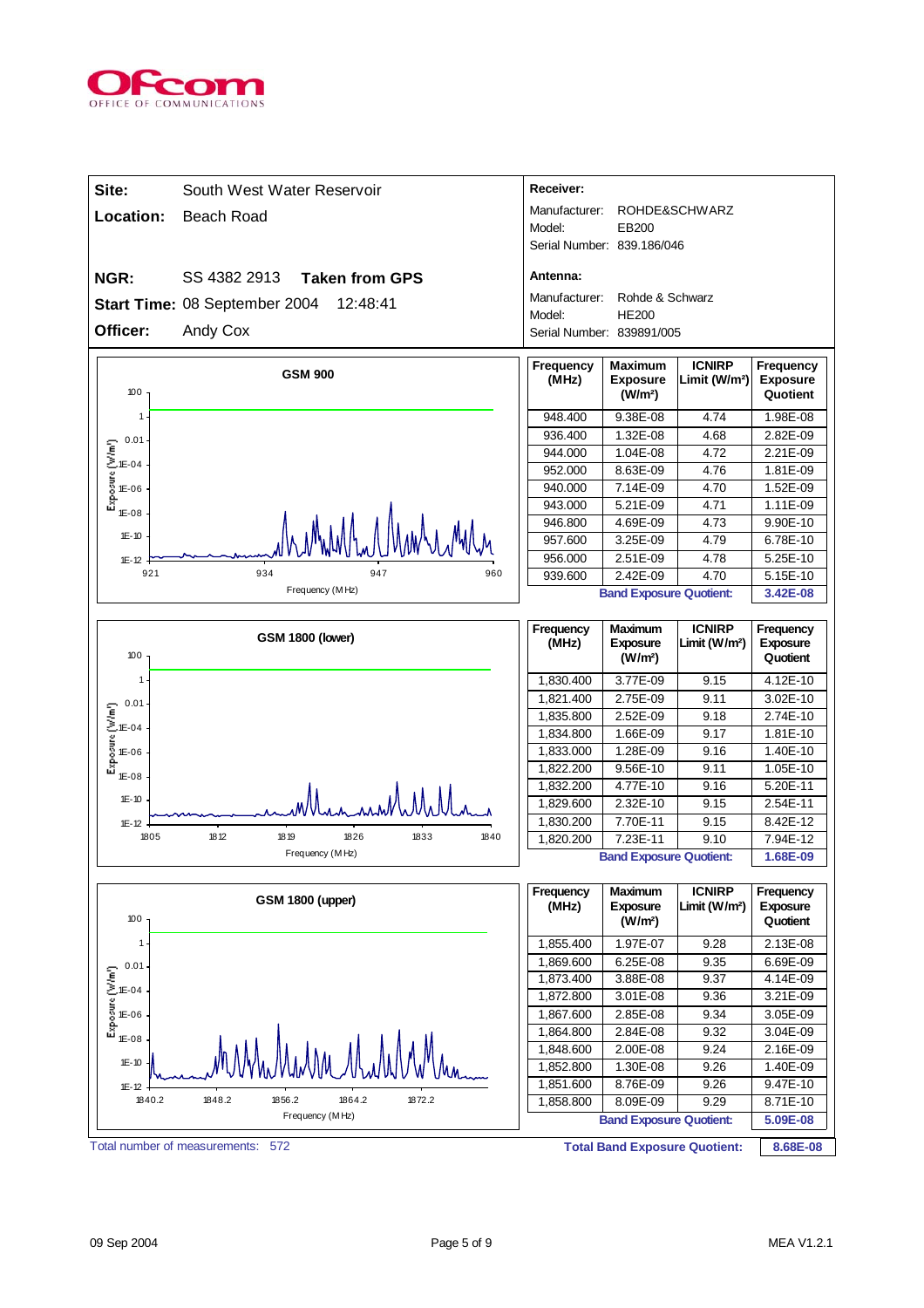

| Manufacturer:<br>ROHDE&SCHWARZ<br>Location:<br><b>Golf Links Road</b><br>Model:<br>EB200<br>Serial Number: 839.186/046<br>SS 4393 2943<br>Antenna:<br>NGR:<br><b>Taken from GPS</b><br>Manufacturer:<br>Rohde & Schwarz<br>Start Time: 08 September 2004<br>13:03:29<br><b>HE200</b><br>Model:<br>Officer:<br>Andy Cox<br>Serial Number: 839891/005<br>Frequency<br><b>ICNIRP</b><br>Frequency<br>Maximum<br><b>GSM 900</b><br>(MHz)<br>Limit (W/m <sup>2</sup> )<br><b>Exposure</b><br><b>Exposure</b><br>100<br>Quotient<br>(W/m <sup>2</sup> )<br>948.400<br>2.83E-06<br>4.74<br>5.98E-07<br>$\overline{1}$<br>936.400<br>1.12E-06<br>4.68<br>2.40E-07<br>0.01<br>$\begin{bmatrix}\n0.01 \\ 0.01 \\ 0.04\n\end{bmatrix}$<br>E-04<br>E-06<br>E-08<br>1.69E-07<br>4.72<br>944.000<br>3.58E-08<br>940.000<br>8.39E-08<br>4.70<br>1.79E-08<br>949.200<br>8.00E-08<br>4.75<br>1.69E-08<br>950.200<br>7.15E-08<br>4.75<br>1.50E-08<br>1E-08<br>957.600<br>4.79<br>4.69E-08<br>9.80E-09<br>$1E-10$<br>936.200<br>4.37E-08<br>4.68<br>9.33E-09<br>948.200<br>3.82E-08<br>8.06E-09<br>4.74<br>$1E - 12$<br>921<br>934<br>947<br>960<br>2.78E-08<br>939.600<br>4.70<br>5.91E-09<br>Frequency (MHz)<br><b>Band Exposure Quotient:</b><br>9.81E-07<br><b>ICNIRP</b><br>Frequency<br>Maximum<br>Frequency<br><b>GSM 1800 (lower)</b><br>Limit (W/m <sup>2</sup> )<br>(MHz)<br><b>Exposure</b><br><b>Exposure</b><br>100<br>(W/m <sup>2</sup> )<br>Quotient<br>1,821.400<br>4.17E-08<br>9.11<br>1<br>4.58E-09<br>1,822.200<br>1.78E-08<br>9.11<br>1.95E-09<br>0.01<br>$\begin{bmatrix}\n0.01 \\ 0.01 \\ 0.04\n\end{bmatrix}$<br>E-04<br>E-06<br>E-08<br>6.76E-09<br>7.37E-10<br>1,834.800<br>9.17<br>1,835.800<br>6.18E-09<br>9.18<br>6.73E-10<br>4.75E-09<br>9.15<br>5.19E-10<br>1,830.400<br>1,833.000<br>1.35E-09<br>9.16<br>1.47E-10<br>1E-08<br>9.12<br>1.10E-10<br>1,824.600<br>1.01E-09<br>$1E-10$<br>1,821.200<br>6.31E-10<br>9.11<br>6.93E-11<br>1,820.600<br>4.16E-10<br>9.10<br>4.57E-11<br>$1E-12$<br>1812<br>1805<br>18 19<br>1833<br>1840<br>1826<br>4.04E-10<br>1,817.000<br>9.09<br>4.45E-11<br>Frequency (MHz)<br><b>Band Exposure Quotient:</b><br>9.29E-09<br><b>ICNIRP</b><br>Frequency<br>Maximum<br>Frequency<br><b>GSM 1800 (upper)</b><br>(MHz)<br>Exposure<br>Limit (W/m <sup>2</sup> )<br><b>Exposure</b><br>100<br>(W/m <sup>2</sup> )<br>Quotient<br>1,873.400<br>2.45E-06<br>9.37<br>2.61E-07<br>$\mathbf{1}$<br>1,855.400<br>1.30E-06<br>9.28<br>1.41E-07<br>0.01<br>$\begin{bmatrix}\n0.01 \\ 0.01 \\ 0.04\n\end{bmatrix}$<br>E-04<br>E-06<br>E-08<br>1,864.800<br>1.30E-06<br>9.32<br>1.39E-07<br>1.14E-06<br>9.35<br>1.22E-07<br>1,869.600<br>1,867.600<br>1.01E-06<br>9.34<br>1.08E-07<br>9.06E-08<br>1,872.800<br>8.48E-07<br>9.36<br>$1E-08$<br>1,859.800<br>8.49E-08<br>9.30<br>9.13E-09<br>$1E-10$<br>1,870.800<br>4.98E-08<br>9.35<br>5.32E-09<br>1,874.600<br>4.57E-08<br>9.37<br>4.88E-09<br>$1E - 12$<br>1840.2<br>1848.2<br>1856.2<br>1864.2<br>1872.2<br>1,848.600<br>3.31E-08<br>9.24<br>3.59E-09<br>Frequency (MHz)<br><b>Band Exposure Quotient:</b><br>9.17E-07<br>Total number of measurements: 572 | Site: | South West Water Reservoir | Receiver: |  |  |
|-------------------------------------------------------------------------------------------------------------------------------------------------------------------------------------------------------------------------------------------------------------------------------------------------------------------------------------------------------------------------------------------------------------------------------------------------------------------------------------------------------------------------------------------------------------------------------------------------------------------------------------------------------------------------------------------------------------------------------------------------------------------------------------------------------------------------------------------------------------------------------------------------------------------------------------------------------------------------------------------------------------------------------------------------------------------------------------------------------------------------------------------------------------------------------------------------------------------------------------------------------------------------------------------------------------------------------------------------------------------------------------------------------------------------------------------------------------------------------------------------------------------------------------------------------------------------------------------------------------------------------------------------------------------------------------------------------------------------------------------------------------------------------------------------------------------------------------------------------------------------------------------------------------------------------------------------------------------------------------------------------------------------------------------------------------------------------------------------------------------------------------------------------------------------------------------------------------------------------------------------------------------------------------------------------------------------------------------------------------------------------------------------------------------------------------------------------------------------------------------------------------------------------------------------------------------------------------------------------------------------------------------------------------------------------------------------------------------------------------------------------------------------------------------------------------------------------------------------------------------------------------------------------------------------------------------------------------------------------------------------------------------------------------------------------------------------------------------------------------------------------------------|-------|----------------------------|-----------|--|--|
|                                                                                                                                                                                                                                                                                                                                                                                                                                                                                                                                                                                                                                                                                                                                                                                                                                                                                                                                                                                                                                                                                                                                                                                                                                                                                                                                                                                                                                                                                                                                                                                                                                                                                                                                                                                                                                                                                                                                                                                                                                                                                                                                                                                                                                                                                                                                                                                                                                                                                                                                                                                                                                                                                                                                                                                                                                                                                                                                                                                                                                                                                                                                           |       |                            |           |  |  |
|                                                                                                                                                                                                                                                                                                                                                                                                                                                                                                                                                                                                                                                                                                                                                                                                                                                                                                                                                                                                                                                                                                                                                                                                                                                                                                                                                                                                                                                                                                                                                                                                                                                                                                                                                                                                                                                                                                                                                                                                                                                                                                                                                                                                                                                                                                                                                                                                                                                                                                                                                                                                                                                                                                                                                                                                                                                                                                                                                                                                                                                                                                                                           |       |                            |           |  |  |
|                                                                                                                                                                                                                                                                                                                                                                                                                                                                                                                                                                                                                                                                                                                                                                                                                                                                                                                                                                                                                                                                                                                                                                                                                                                                                                                                                                                                                                                                                                                                                                                                                                                                                                                                                                                                                                                                                                                                                                                                                                                                                                                                                                                                                                                                                                                                                                                                                                                                                                                                                                                                                                                                                                                                                                                                                                                                                                                                                                                                                                                                                                                                           |       |                            |           |  |  |
|                                                                                                                                                                                                                                                                                                                                                                                                                                                                                                                                                                                                                                                                                                                                                                                                                                                                                                                                                                                                                                                                                                                                                                                                                                                                                                                                                                                                                                                                                                                                                                                                                                                                                                                                                                                                                                                                                                                                                                                                                                                                                                                                                                                                                                                                                                                                                                                                                                                                                                                                                                                                                                                                                                                                                                                                                                                                                                                                                                                                                                                                                                                                           |       |                            |           |  |  |
|                                                                                                                                                                                                                                                                                                                                                                                                                                                                                                                                                                                                                                                                                                                                                                                                                                                                                                                                                                                                                                                                                                                                                                                                                                                                                                                                                                                                                                                                                                                                                                                                                                                                                                                                                                                                                                                                                                                                                                                                                                                                                                                                                                                                                                                                                                                                                                                                                                                                                                                                                                                                                                                                                                                                                                                                                                                                                                                                                                                                                                                                                                                                           |       |                            |           |  |  |
|                                                                                                                                                                                                                                                                                                                                                                                                                                                                                                                                                                                                                                                                                                                                                                                                                                                                                                                                                                                                                                                                                                                                                                                                                                                                                                                                                                                                                                                                                                                                                                                                                                                                                                                                                                                                                                                                                                                                                                                                                                                                                                                                                                                                                                                                                                                                                                                                                                                                                                                                                                                                                                                                                                                                                                                                                                                                                                                                                                                                                                                                                                                                           |       |                            |           |  |  |
|                                                                                                                                                                                                                                                                                                                                                                                                                                                                                                                                                                                                                                                                                                                                                                                                                                                                                                                                                                                                                                                                                                                                                                                                                                                                                                                                                                                                                                                                                                                                                                                                                                                                                                                                                                                                                                                                                                                                                                                                                                                                                                                                                                                                                                                                                                                                                                                                                                                                                                                                                                                                                                                                                                                                                                                                                                                                                                                                                                                                                                                                                                                                           |       |                            |           |  |  |
|                                                                                                                                                                                                                                                                                                                                                                                                                                                                                                                                                                                                                                                                                                                                                                                                                                                                                                                                                                                                                                                                                                                                                                                                                                                                                                                                                                                                                                                                                                                                                                                                                                                                                                                                                                                                                                                                                                                                                                                                                                                                                                                                                                                                                                                                                                                                                                                                                                                                                                                                                                                                                                                                                                                                                                                                                                                                                                                                                                                                                                                                                                                                           |       |                            |           |  |  |
|                                                                                                                                                                                                                                                                                                                                                                                                                                                                                                                                                                                                                                                                                                                                                                                                                                                                                                                                                                                                                                                                                                                                                                                                                                                                                                                                                                                                                                                                                                                                                                                                                                                                                                                                                                                                                                                                                                                                                                                                                                                                                                                                                                                                                                                                                                                                                                                                                                                                                                                                                                                                                                                                                                                                                                                                                                                                                                                                                                                                                                                                                                                                           |       |                            |           |  |  |
|                                                                                                                                                                                                                                                                                                                                                                                                                                                                                                                                                                                                                                                                                                                                                                                                                                                                                                                                                                                                                                                                                                                                                                                                                                                                                                                                                                                                                                                                                                                                                                                                                                                                                                                                                                                                                                                                                                                                                                                                                                                                                                                                                                                                                                                                                                                                                                                                                                                                                                                                                                                                                                                                                                                                                                                                                                                                                                                                                                                                                                                                                                                                           |       |                            |           |  |  |
|                                                                                                                                                                                                                                                                                                                                                                                                                                                                                                                                                                                                                                                                                                                                                                                                                                                                                                                                                                                                                                                                                                                                                                                                                                                                                                                                                                                                                                                                                                                                                                                                                                                                                                                                                                                                                                                                                                                                                                                                                                                                                                                                                                                                                                                                                                                                                                                                                                                                                                                                                                                                                                                                                                                                                                                                                                                                                                                                                                                                                                                                                                                                           |       |                            |           |  |  |
|                                                                                                                                                                                                                                                                                                                                                                                                                                                                                                                                                                                                                                                                                                                                                                                                                                                                                                                                                                                                                                                                                                                                                                                                                                                                                                                                                                                                                                                                                                                                                                                                                                                                                                                                                                                                                                                                                                                                                                                                                                                                                                                                                                                                                                                                                                                                                                                                                                                                                                                                                                                                                                                                                                                                                                                                                                                                                                                                                                                                                                                                                                                                           |       |                            |           |  |  |
|                                                                                                                                                                                                                                                                                                                                                                                                                                                                                                                                                                                                                                                                                                                                                                                                                                                                                                                                                                                                                                                                                                                                                                                                                                                                                                                                                                                                                                                                                                                                                                                                                                                                                                                                                                                                                                                                                                                                                                                                                                                                                                                                                                                                                                                                                                                                                                                                                                                                                                                                                                                                                                                                                                                                                                                                                                                                                                                                                                                                                                                                                                                                           |       |                            |           |  |  |
|                                                                                                                                                                                                                                                                                                                                                                                                                                                                                                                                                                                                                                                                                                                                                                                                                                                                                                                                                                                                                                                                                                                                                                                                                                                                                                                                                                                                                                                                                                                                                                                                                                                                                                                                                                                                                                                                                                                                                                                                                                                                                                                                                                                                                                                                                                                                                                                                                                                                                                                                                                                                                                                                                                                                                                                                                                                                                                                                                                                                                                                                                                                                           |       |                            |           |  |  |
|                                                                                                                                                                                                                                                                                                                                                                                                                                                                                                                                                                                                                                                                                                                                                                                                                                                                                                                                                                                                                                                                                                                                                                                                                                                                                                                                                                                                                                                                                                                                                                                                                                                                                                                                                                                                                                                                                                                                                                                                                                                                                                                                                                                                                                                                                                                                                                                                                                                                                                                                                                                                                                                                                                                                                                                                                                                                                                                                                                                                                                                                                                                                           |       |                            |           |  |  |
|                                                                                                                                                                                                                                                                                                                                                                                                                                                                                                                                                                                                                                                                                                                                                                                                                                                                                                                                                                                                                                                                                                                                                                                                                                                                                                                                                                                                                                                                                                                                                                                                                                                                                                                                                                                                                                                                                                                                                                                                                                                                                                                                                                                                                                                                                                                                                                                                                                                                                                                                                                                                                                                                                                                                                                                                                                                                                                                                                                                                                                                                                                                                           |       |                            |           |  |  |
|                                                                                                                                                                                                                                                                                                                                                                                                                                                                                                                                                                                                                                                                                                                                                                                                                                                                                                                                                                                                                                                                                                                                                                                                                                                                                                                                                                                                                                                                                                                                                                                                                                                                                                                                                                                                                                                                                                                                                                                                                                                                                                                                                                                                                                                                                                                                                                                                                                                                                                                                                                                                                                                                                                                                                                                                                                                                                                                                                                                                                                                                                                                                           |       |                            |           |  |  |
|                                                                                                                                                                                                                                                                                                                                                                                                                                                                                                                                                                                                                                                                                                                                                                                                                                                                                                                                                                                                                                                                                                                                                                                                                                                                                                                                                                                                                                                                                                                                                                                                                                                                                                                                                                                                                                                                                                                                                                                                                                                                                                                                                                                                                                                                                                                                                                                                                                                                                                                                                                                                                                                                                                                                                                                                                                                                                                                                                                                                                                                                                                                                           |       |                            |           |  |  |
|                                                                                                                                                                                                                                                                                                                                                                                                                                                                                                                                                                                                                                                                                                                                                                                                                                                                                                                                                                                                                                                                                                                                                                                                                                                                                                                                                                                                                                                                                                                                                                                                                                                                                                                                                                                                                                                                                                                                                                                                                                                                                                                                                                                                                                                                                                                                                                                                                                                                                                                                                                                                                                                                                                                                                                                                                                                                                                                                                                                                                                                                                                                                           |       |                            |           |  |  |
|                                                                                                                                                                                                                                                                                                                                                                                                                                                                                                                                                                                                                                                                                                                                                                                                                                                                                                                                                                                                                                                                                                                                                                                                                                                                                                                                                                                                                                                                                                                                                                                                                                                                                                                                                                                                                                                                                                                                                                                                                                                                                                                                                                                                                                                                                                                                                                                                                                                                                                                                                                                                                                                                                                                                                                                                                                                                                                                                                                                                                                                                                                                                           |       |                            |           |  |  |
|                                                                                                                                                                                                                                                                                                                                                                                                                                                                                                                                                                                                                                                                                                                                                                                                                                                                                                                                                                                                                                                                                                                                                                                                                                                                                                                                                                                                                                                                                                                                                                                                                                                                                                                                                                                                                                                                                                                                                                                                                                                                                                                                                                                                                                                                                                                                                                                                                                                                                                                                                                                                                                                                                                                                                                                                                                                                                                                                                                                                                                                                                                                                           |       |                            |           |  |  |
|                                                                                                                                                                                                                                                                                                                                                                                                                                                                                                                                                                                                                                                                                                                                                                                                                                                                                                                                                                                                                                                                                                                                                                                                                                                                                                                                                                                                                                                                                                                                                                                                                                                                                                                                                                                                                                                                                                                                                                                                                                                                                                                                                                                                                                                                                                                                                                                                                                                                                                                                                                                                                                                                                                                                                                                                                                                                                                                                                                                                                                                                                                                                           |       |                            |           |  |  |
|                                                                                                                                                                                                                                                                                                                                                                                                                                                                                                                                                                                                                                                                                                                                                                                                                                                                                                                                                                                                                                                                                                                                                                                                                                                                                                                                                                                                                                                                                                                                                                                                                                                                                                                                                                                                                                                                                                                                                                                                                                                                                                                                                                                                                                                                                                                                                                                                                                                                                                                                                                                                                                                                                                                                                                                                                                                                                                                                                                                                                                                                                                                                           |       |                            |           |  |  |
|                                                                                                                                                                                                                                                                                                                                                                                                                                                                                                                                                                                                                                                                                                                                                                                                                                                                                                                                                                                                                                                                                                                                                                                                                                                                                                                                                                                                                                                                                                                                                                                                                                                                                                                                                                                                                                                                                                                                                                                                                                                                                                                                                                                                                                                                                                                                                                                                                                                                                                                                                                                                                                                                                                                                                                                                                                                                                                                                                                                                                                                                                                                                           |       |                            |           |  |  |
|                                                                                                                                                                                                                                                                                                                                                                                                                                                                                                                                                                                                                                                                                                                                                                                                                                                                                                                                                                                                                                                                                                                                                                                                                                                                                                                                                                                                                                                                                                                                                                                                                                                                                                                                                                                                                                                                                                                                                                                                                                                                                                                                                                                                                                                                                                                                                                                                                                                                                                                                                                                                                                                                                                                                                                                                                                                                                                                                                                                                                                                                                                                                           |       |                            |           |  |  |
|                                                                                                                                                                                                                                                                                                                                                                                                                                                                                                                                                                                                                                                                                                                                                                                                                                                                                                                                                                                                                                                                                                                                                                                                                                                                                                                                                                                                                                                                                                                                                                                                                                                                                                                                                                                                                                                                                                                                                                                                                                                                                                                                                                                                                                                                                                                                                                                                                                                                                                                                                                                                                                                                                                                                                                                                                                                                                                                                                                                                                                                                                                                                           |       |                            |           |  |  |
|                                                                                                                                                                                                                                                                                                                                                                                                                                                                                                                                                                                                                                                                                                                                                                                                                                                                                                                                                                                                                                                                                                                                                                                                                                                                                                                                                                                                                                                                                                                                                                                                                                                                                                                                                                                                                                                                                                                                                                                                                                                                                                                                                                                                                                                                                                                                                                                                                                                                                                                                                                                                                                                                                                                                                                                                                                                                                                                                                                                                                                                                                                                                           |       |                            |           |  |  |
|                                                                                                                                                                                                                                                                                                                                                                                                                                                                                                                                                                                                                                                                                                                                                                                                                                                                                                                                                                                                                                                                                                                                                                                                                                                                                                                                                                                                                                                                                                                                                                                                                                                                                                                                                                                                                                                                                                                                                                                                                                                                                                                                                                                                                                                                                                                                                                                                                                                                                                                                                                                                                                                                                                                                                                                                                                                                                                                                                                                                                                                                                                                                           |       |                            |           |  |  |
|                                                                                                                                                                                                                                                                                                                                                                                                                                                                                                                                                                                                                                                                                                                                                                                                                                                                                                                                                                                                                                                                                                                                                                                                                                                                                                                                                                                                                                                                                                                                                                                                                                                                                                                                                                                                                                                                                                                                                                                                                                                                                                                                                                                                                                                                                                                                                                                                                                                                                                                                                                                                                                                                                                                                                                                                                                                                                                                                                                                                                                                                                                                                           |       |                            |           |  |  |
|                                                                                                                                                                                                                                                                                                                                                                                                                                                                                                                                                                                                                                                                                                                                                                                                                                                                                                                                                                                                                                                                                                                                                                                                                                                                                                                                                                                                                                                                                                                                                                                                                                                                                                                                                                                                                                                                                                                                                                                                                                                                                                                                                                                                                                                                                                                                                                                                                                                                                                                                                                                                                                                                                                                                                                                                                                                                                                                                                                                                                                                                                                                                           |       |                            |           |  |  |
|                                                                                                                                                                                                                                                                                                                                                                                                                                                                                                                                                                                                                                                                                                                                                                                                                                                                                                                                                                                                                                                                                                                                                                                                                                                                                                                                                                                                                                                                                                                                                                                                                                                                                                                                                                                                                                                                                                                                                                                                                                                                                                                                                                                                                                                                                                                                                                                                                                                                                                                                                                                                                                                                                                                                                                                                                                                                                                                                                                                                                                                                                                                                           |       |                            |           |  |  |
|                                                                                                                                                                                                                                                                                                                                                                                                                                                                                                                                                                                                                                                                                                                                                                                                                                                                                                                                                                                                                                                                                                                                                                                                                                                                                                                                                                                                                                                                                                                                                                                                                                                                                                                                                                                                                                                                                                                                                                                                                                                                                                                                                                                                                                                                                                                                                                                                                                                                                                                                                                                                                                                                                                                                                                                                                                                                                                                                                                                                                                                                                                                                           |       |                            |           |  |  |
|                                                                                                                                                                                                                                                                                                                                                                                                                                                                                                                                                                                                                                                                                                                                                                                                                                                                                                                                                                                                                                                                                                                                                                                                                                                                                                                                                                                                                                                                                                                                                                                                                                                                                                                                                                                                                                                                                                                                                                                                                                                                                                                                                                                                                                                                                                                                                                                                                                                                                                                                                                                                                                                                                                                                                                                                                                                                                                                                                                                                                                                                                                                                           |       |                            |           |  |  |
|                                                                                                                                                                                                                                                                                                                                                                                                                                                                                                                                                                                                                                                                                                                                                                                                                                                                                                                                                                                                                                                                                                                                                                                                                                                                                                                                                                                                                                                                                                                                                                                                                                                                                                                                                                                                                                                                                                                                                                                                                                                                                                                                                                                                                                                                                                                                                                                                                                                                                                                                                                                                                                                                                                                                                                                                                                                                                                                                                                                                                                                                                                                                           |       |                            |           |  |  |
|                                                                                                                                                                                                                                                                                                                                                                                                                                                                                                                                                                                                                                                                                                                                                                                                                                                                                                                                                                                                                                                                                                                                                                                                                                                                                                                                                                                                                                                                                                                                                                                                                                                                                                                                                                                                                                                                                                                                                                                                                                                                                                                                                                                                                                                                                                                                                                                                                                                                                                                                                                                                                                                                                                                                                                                                                                                                                                                                                                                                                                                                                                                                           |       |                            |           |  |  |
|                                                                                                                                                                                                                                                                                                                                                                                                                                                                                                                                                                                                                                                                                                                                                                                                                                                                                                                                                                                                                                                                                                                                                                                                                                                                                                                                                                                                                                                                                                                                                                                                                                                                                                                                                                                                                                                                                                                                                                                                                                                                                                                                                                                                                                                                                                                                                                                                                                                                                                                                                                                                                                                                                                                                                                                                                                                                                                                                                                                                                                                                                                                                           |       |                            |           |  |  |
|                                                                                                                                                                                                                                                                                                                                                                                                                                                                                                                                                                                                                                                                                                                                                                                                                                                                                                                                                                                                                                                                                                                                                                                                                                                                                                                                                                                                                                                                                                                                                                                                                                                                                                                                                                                                                                                                                                                                                                                                                                                                                                                                                                                                                                                                                                                                                                                                                                                                                                                                                                                                                                                                                                                                                                                                                                                                                                                                                                                                                                                                                                                                           |       |                            |           |  |  |
|                                                                                                                                                                                                                                                                                                                                                                                                                                                                                                                                                                                                                                                                                                                                                                                                                                                                                                                                                                                                                                                                                                                                                                                                                                                                                                                                                                                                                                                                                                                                                                                                                                                                                                                                                                                                                                                                                                                                                                                                                                                                                                                                                                                                                                                                                                                                                                                                                                                                                                                                                                                                                                                                                                                                                                                                                                                                                                                                                                                                                                                                                                                                           |       |                            |           |  |  |
|                                                                                                                                                                                                                                                                                                                                                                                                                                                                                                                                                                                                                                                                                                                                                                                                                                                                                                                                                                                                                                                                                                                                                                                                                                                                                                                                                                                                                                                                                                                                                                                                                                                                                                                                                                                                                                                                                                                                                                                                                                                                                                                                                                                                                                                                                                                                                                                                                                                                                                                                                                                                                                                                                                                                                                                                                                                                                                                                                                                                                                                                                                                                           |       |                            |           |  |  |
|                                                                                                                                                                                                                                                                                                                                                                                                                                                                                                                                                                                                                                                                                                                                                                                                                                                                                                                                                                                                                                                                                                                                                                                                                                                                                                                                                                                                                                                                                                                                                                                                                                                                                                                                                                                                                                                                                                                                                                                                                                                                                                                                                                                                                                                                                                                                                                                                                                                                                                                                                                                                                                                                                                                                                                                                                                                                                                                                                                                                                                                                                                                                           |       |                            |           |  |  |
|                                                                                                                                                                                                                                                                                                                                                                                                                                                                                                                                                                                                                                                                                                                                                                                                                                                                                                                                                                                                                                                                                                                                                                                                                                                                                                                                                                                                                                                                                                                                                                                                                                                                                                                                                                                                                                                                                                                                                                                                                                                                                                                                                                                                                                                                                                                                                                                                                                                                                                                                                                                                                                                                                                                                                                                                                                                                                                                                                                                                                                                                                                                                           |       |                            |           |  |  |
|                                                                                                                                                                                                                                                                                                                                                                                                                                                                                                                                                                                                                                                                                                                                                                                                                                                                                                                                                                                                                                                                                                                                                                                                                                                                                                                                                                                                                                                                                                                                                                                                                                                                                                                                                                                                                                                                                                                                                                                                                                                                                                                                                                                                                                                                                                                                                                                                                                                                                                                                                                                                                                                                                                                                                                                                                                                                                                                                                                                                                                                                                                                                           |       |                            |           |  |  |
|                                                                                                                                                                                                                                                                                                                                                                                                                                                                                                                                                                                                                                                                                                                                                                                                                                                                                                                                                                                                                                                                                                                                                                                                                                                                                                                                                                                                                                                                                                                                                                                                                                                                                                                                                                                                                                                                                                                                                                                                                                                                                                                                                                                                                                                                                                                                                                                                                                                                                                                                                                                                                                                                                                                                                                                                                                                                                                                                                                                                                                                                                                                                           |       |                            |           |  |  |
| <b>Total Band Exposure Quotient:</b><br>1.91E-06                                                                                                                                                                                                                                                                                                                                                                                                                                                                                                                                                                                                                                                                                                                                                                                                                                                                                                                                                                                                                                                                                                                                                                                                                                                                                                                                                                                                                                                                                                                                                                                                                                                                                                                                                                                                                                                                                                                                                                                                                                                                                                                                                                                                                                                                                                                                                                                                                                                                                                                                                                                                                                                                                                                                                                                                                                                                                                                                                                                                                                                                                          |       |                            |           |  |  |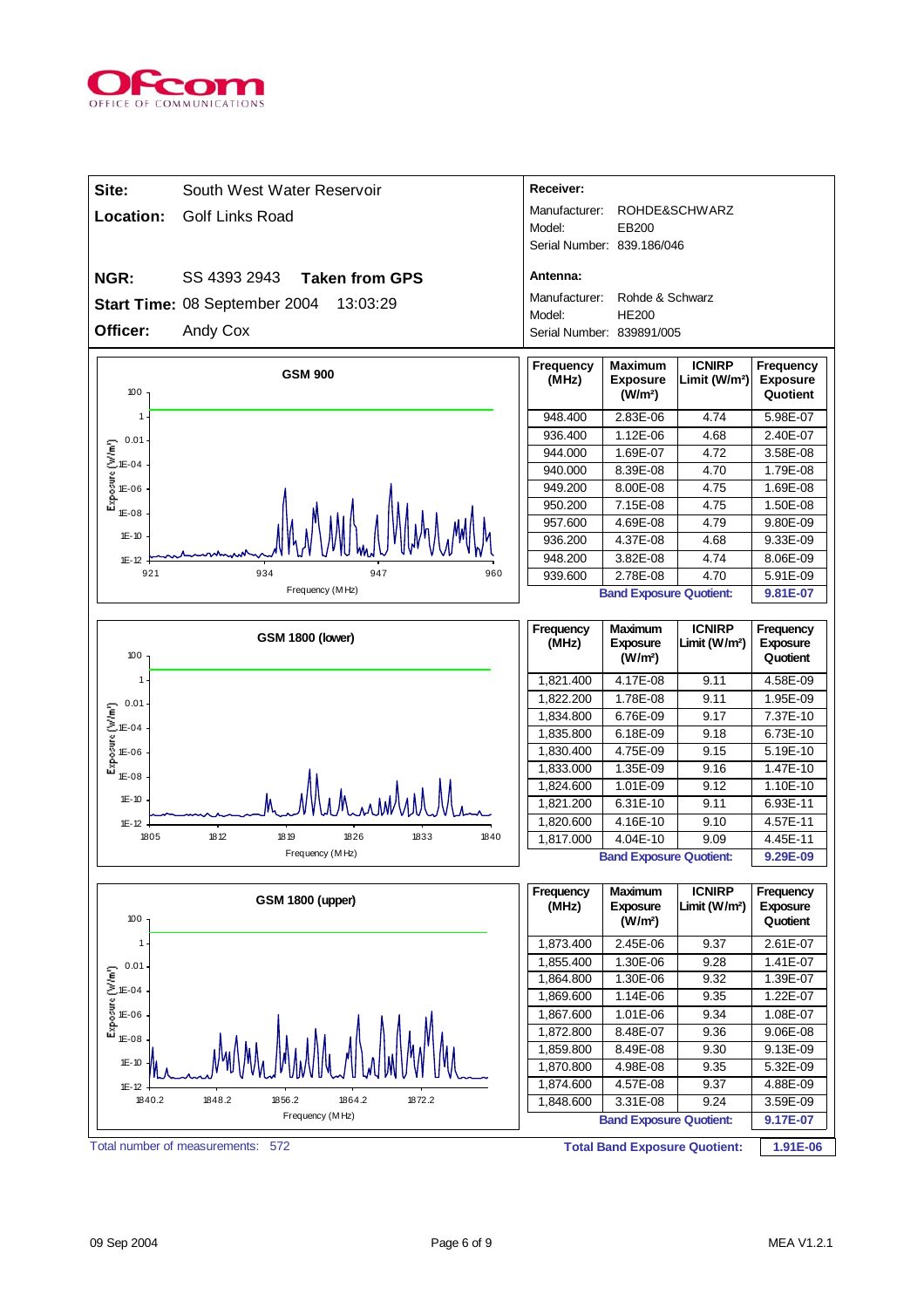

| Site:                                                                             | South West Water Reservoir                | Receiver:                  |                                                          |                                            |                                          |
|-----------------------------------------------------------------------------------|-------------------------------------------|----------------------------|----------------------------------------------------------|--------------------------------------------|------------------------------------------|
| Location:                                                                         | <b>Bayview Road</b>                       | Manufacturer:<br>Model:    | EB200                                                    | ROHDE&SCHWARZ                              |                                          |
|                                                                                   |                                           | Serial Number: 839.186/046 |                                                          |                                            |                                          |
| NGR:                                                                              | SS 4410 2888<br><b>Taken from GPS</b>     | Antenna:                   |                                                          |                                            |                                          |
|                                                                                   | Start Time: 08 September 2004<br>13:24:34 | Manufacturer:              | Rohde & Schwarz                                          |                                            |                                          |
|                                                                                   |                                           | Model:                     | <b>HE200</b>                                             |                                            |                                          |
| Officer:                                                                          | Andy Cox                                  | Serial Number: 839891/005  |                                                          |                                            |                                          |
| 100                                                                               | <b>GSM 900</b>                            | Frequency<br>(MHz)         | <b>Maximum</b><br><b>Exposure</b><br>(W/m <sup>2</sup> ) | <b>ICNIRP</b><br>Limit (W/m <sup>2</sup> ) | Frequency<br><b>Exposure</b><br>Quotient |
| 1                                                                                 |                                           | 949.200                    | 5.54E-05                                                 | 4.75                                       | 1.17E-05                                 |
| 0.01                                                                              |                                           | 944.000                    | 2.81E-05                                                 | 4.72                                       | 5.94E-06                                 |
| $1E-04$                                                                           |                                           | 939.600                    | 1.30E-05                                                 | 4.70                                       | 2.76E-06                                 |
|                                                                                   |                                           | 950.200                    | 9.87E-06                                                 | 4.75                                       | 2.08E-06                                 |
| Exposure (W/m <sup>1</sup> )<br>1E-06                                             |                                           | 940.000                    | 3.93E-06                                                 | 4.70                                       | 8.35E-07                                 |
| 1E-08                                                                             |                                           | 948.400                    | 2.20E-06                                                 | 4.74                                       | 4.64E-07                                 |
| $1E-10$                                                                           |                                           | 946.800<br>959.600         | 1.74E-06<br>9.85E-07                                     | 4.73<br>4.80                               | 3.68E-07<br>2.05E-07                     |
| $1E-12$                                                                           |                                           | 949.000                    | 8.18E-07                                                 | 4.75                                       | 1.72E-07                                 |
| 921                                                                               | 934<br>947<br>960                         | 943.800                    | 6.00E-07                                                 | 4.72                                       | 1.27E-07                                 |
|                                                                                   | Frequency (MHz)                           |                            | <b>Band Exposure Quotient:</b>                           |                                            | 2.51E-05                                 |
|                                                                                   |                                           |                            |                                                          |                                            |                                          |
| 100                                                                               | <b>GSM 1800 (lower)</b>                   | Frequency<br>(MHz)         | Maximum<br><b>Exposure</b><br>(W/m <sup>2</sup> )        | <b>ICNIRP</b><br>Limit (W/m <sup>2</sup> ) | Frequency<br><b>Exposure</b><br>Quotient |
| 1                                                                                 |                                           | 1,834.800                  | 6.17E-06                                                 | 9.17                                       | 6.72E-07                                 |
|                                                                                   |                                           | 1,821.400                  | 4.47E-06                                                 | 9.11                                       | 4.91E-07                                 |
| 0.01                                                                              |                                           | 1,825.000                  | 2.31E-07                                                 | 9.13                                       | 2.53E-08                                 |
| $\begin{bmatrix}\n0.01 \\ 0.01 \\ 0.04\n\end{bmatrix}$<br>Exposure (16-04<br>E-08 |                                           | 1,820.600                  | 1.48E-07                                                 | 9.10                                       | 1.62E-08                                 |
|                                                                                   |                                           | 1,828.600                  | 9.45E-08                                                 | 9.14                                       | 1.03E-08                                 |
| 1E-08                                                                             |                                           | 1,821.200                  | 7.76E-08                                                 | 9.11                                       | 8.52E-09                                 |
|                                                                                   |                                           | 1,835.600                  | 6.32E-08                                                 | 9.18                                       | 6.89E-09                                 |
| $1E-10$                                                                           |                                           | 1,835.000                  | 3.09E-08                                                 | 9.18                                       | 3.37E-09                                 |
| $1E-12$<br>1805                                                                   | 1812<br>1833<br>18 19<br>1826<br>1840     | 1,822.200                  | 2.24E-08                                                 | 9.11                                       | 2.46E-09                                 |
|                                                                                   | Frequency (MHz)                           | 1,821.600                  | 2.19E-08<br><b>Band Exposure Quotient:</b>               | 9.11                                       | 2.40E-09<br>1.24E-06                     |
|                                                                                   |                                           |                            |                                                          |                                            |                                          |
| 100                                                                               | <b>GSM 1800 (upper)</b>                   | Frequency<br>(MHz)         | <b>Maximum</b><br><b>Exposure</b><br>(W/m <sup>2</sup> ) | <b>ICNIRP</b><br>Limit (W/m <sup>2</sup> ) | Frequency<br>Exposure<br>Quotient        |
| 1                                                                                 |                                           | 1,860.800                  | 1.10E-04                                                 | 9.30                                       | 1.18E-05                                 |
| 0.01                                                                              |                                           | 1,874.600                  | 1.10E-04                                                 | 9.37                                       | 1.17E-05                                 |
|                                                                                   |                                           | 1,870.800                  | 9.93E-05                                                 | 9.35                                       | 1.06E-05                                 |
| $\begin{bmatrix}\n0.01 \\ 0.01 \\ 0.04\n\end{bmatrix}$<br>E-04<br>E-06<br>E-08    |                                           | 1,867.600                  | 2.72E-05                                                 | 9.34                                       | 2.91E-06                                 |
|                                                                                   |                                           | 1,873.400                  | 2.69E-05                                                 | 9.37                                       | 2.87E-06                                 |
| 1E-08                                                                             |                                           | 1,872.800<br>1,872.000     | 2.13E-05<br>1.65E-05                                     | 9.36<br>9.36                               | 2.28E-06<br>1.76E-06                     |
| $1E - 10$                                                                         |                                           | 1,875.200                  | 1.41E-05                                                 | 9.38                                       | 1.51E-06                                 |
| $1E - 12$                                                                         |                                           | 1,876.000                  | 9.79E-06                                                 | 9.38                                       | 1.04E-06                                 |
| 1840.2                                                                            | 1856.2<br>1848.2<br>1864.2<br>1872.2      | 1,874.400                  | 1.48E-06                                                 | 9.37                                       | 1.58E-07                                 |
|                                                                                   | Frequency (MHz)                           |                            | <b>Band Exposure Quotient:</b>                           |                                            | 4.75E-05                                 |
| Total number of measurements:                                                     | 572                                       |                            | <b>Total Band Exposure Quotient:</b>                     |                                            | 7.38E-05                                 |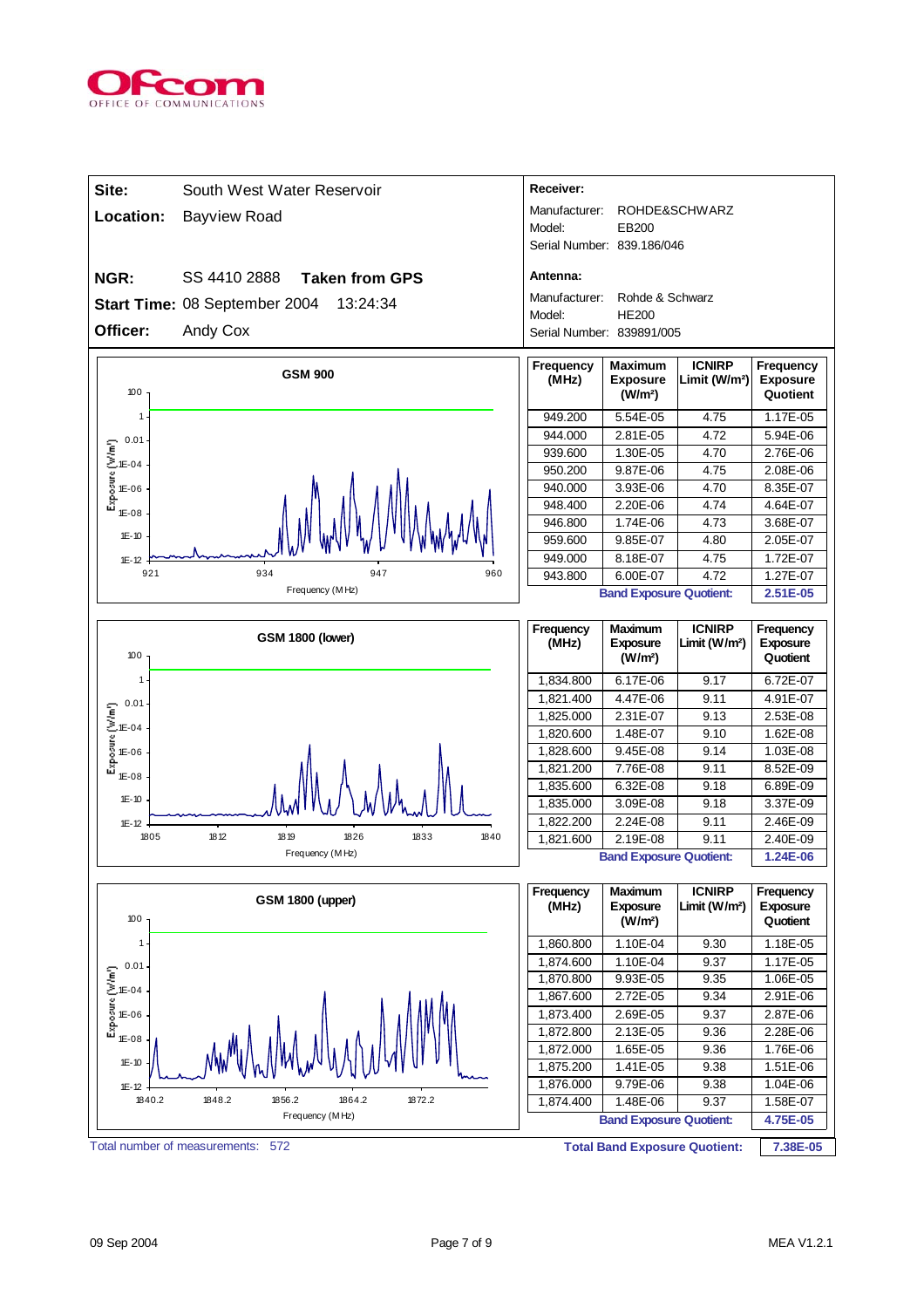

| Site:                                                                                                                                                                                                                                                                                         | South West Water Reservoir                | Receiver:                  |                                                          |                                            |                                          |
|-----------------------------------------------------------------------------------------------------------------------------------------------------------------------------------------------------------------------------------------------------------------------------------------------|-------------------------------------------|----------------------------|----------------------------------------------------------|--------------------------------------------|------------------------------------------|
| Location:                                                                                                                                                                                                                                                                                     | <b>Green Gardens</b>                      | Manufacturer:              |                                                          | ROHDE&SCHWARZ                              |                                          |
|                                                                                                                                                                                                                                                                                               |                                           | Model:                     | EB200                                                    |                                            |                                          |
|                                                                                                                                                                                                                                                                                               |                                           | Serial Number: 839.186/046 |                                                          |                                            |                                          |
| NGR:                                                                                                                                                                                                                                                                                          | SS 4438 2873<br><b>Taken from GPS</b>     | Antenna:                   |                                                          |                                            |                                          |
|                                                                                                                                                                                                                                                                                               | Start Time: 08 September 2004<br>13:40:29 | Manufacturer:              | Rohde & Schwarz                                          |                                            |                                          |
|                                                                                                                                                                                                                                                                                               |                                           | Model:                     | <b>HE200</b>                                             |                                            |                                          |
| Officer:                                                                                                                                                                                                                                                                                      | Andy Cox                                  | Serial Number: 839891/005  |                                                          |                                            |                                          |
| 100                                                                                                                                                                                                                                                                                           | <b>GSM 900</b>                            | Frequency<br>(MHz)         | <b>Maximum</b><br><b>Exposure</b><br>(W/m <sup>2</sup> ) | <b>ICNIRP</b><br>Limit (W/m <sup>2</sup> ) | Frequency<br><b>Exposure</b><br>Quotient |
| 1                                                                                                                                                                                                                                                                                             |                                           | 950.200                    | 6.52E-06                                                 | 4.75                                       | 1.37E-06                                 |
| 0.01                                                                                                                                                                                                                                                                                          |                                           | 949.200                    | 5.80E-06                                                 | 4.75                                       | 1.22E-06                                 |
| $\begin{bmatrix} 1 & 0.01 \\ 0.01 & 0.01 \\ 0.01 & 0.01 \\ 0.01 & 0.01 \\ 0.01 & 0.01 \\ 0.01 & 0.01 \\ 0.01 & 0.01 \\ 0.01 & 0.01 \\ 0.01 & 0.01 \\ 0.01 & 0.01 \\ 0.01 & 0.01 \\ 0.01 & 0.01 \\ 0.01 & 0.01 \\ 0.01 & 0.01 \\ 0.01 & 0.01 \\ 0.01 & 0.01 \\ 0.01 & 0.01 \\ 0.01 & 0.01 \\ $ |                                           | 944.000                    | 3.01E-06                                                 | 4.72                                       | 6.37E-07                                 |
|                                                                                                                                                                                                                                                                                               |                                           | 940.000                    | 1.88E-06                                                 | 4.70                                       | 4.00E-07                                 |
|                                                                                                                                                                                                                                                                                               |                                           | 939.600<br>946.800         | 1.83E-06<br>1.23E-06                                     | 4.70<br>4.73                               | 3.91E-07<br>2.60E-07                     |
| 1E-08                                                                                                                                                                                                                                                                                         |                                           | 959.600                    | 5.54E-07                                                 | 4.80                                       | 1.15E-07                                 |
| $1E-10$                                                                                                                                                                                                                                                                                       |                                           | 938.800                    | 3.83E-07                                                 | 4.69                                       | 8.15E-08                                 |
| $1E - 12$                                                                                                                                                                                                                                                                                     |                                           | 952.600                    | 3.86E-07                                                 | 4.76                                       | 8.10E-08                                 |
| 921                                                                                                                                                                                                                                                                                           | 947<br>934<br>960                         | 951.200                    | 3.06E-07                                                 | 4.76                                       | 6.43E-08                                 |
|                                                                                                                                                                                                                                                                                               | Frequency (MHz)                           |                            | <b>Band Exposure Quotient:</b>                           |                                            | 4.73E-06                                 |
|                                                                                                                                                                                                                                                                                               |                                           |                            |                                                          |                                            |                                          |
| 100                                                                                                                                                                                                                                                                                           | <b>GSM 1800 (lower)</b>                   | Frequency<br>(MHz)         | <b>Maximum</b><br><b>Exposure</b><br>(W/m <sup>2</sup> ) | <b>ICNIRP</b><br>Limit $(W/m^2)$           | Frequency<br><b>Exposure</b><br>Quotient |
| 1                                                                                                                                                                                                                                                                                             |                                           | 1,821.400                  | 8.71E-07                                                 | 9.11                                       | 9.56E-08                                 |
| 0.01                                                                                                                                                                                                                                                                                          |                                           | 1,820.600                  | 2.81E-07                                                 | 9.10                                       | 3.09E-08                                 |
|                                                                                                                                                                                                                                                                                               |                                           | 1,825.000                  | 2.65E-07                                                 | 9.13                                       | 2.90E-08                                 |
| $\begin{bmatrix} 1 & 0.01 \\ 0.01 & 0.01 \\ 0.01 & 0.01 \\ 0.01 & 0.01 \\ 0.01 & 0.01 \end{bmatrix}$                                                                                                                                                                                          |                                           | 1,834.800                  | 1.86E-07                                                 | 9.17                                       | 2.03E-08                                 |
|                                                                                                                                                                                                                                                                                               |                                           | 1,835.600                  | 6.77E-08                                                 | 9.18                                       | 7.38E-09                                 |
| $1E-08$                                                                                                                                                                                                                                                                                       |                                           | 1,821.200<br>1,821.600     | 1.12E-08<br>4.90E-09                                     | 9.11<br>9.11                               | 1.23E-09<br>5.38E-10                     |
| $1E-10$                                                                                                                                                                                                                                                                                       |                                           | 1,824.600                  | 4.39E-09                                                 | 9.12                                       | 4.81E-10                                 |
| $1E-12$                                                                                                                                                                                                                                                                                       |                                           | 1,822.200                  | 3.47E-09                                                 | 9.11                                       | 3.81E-10                                 |
| 1805                                                                                                                                                                                                                                                                                          | 18 12<br>1833<br>18 19<br>1826<br>1840    | 1,820.400                  | 3.23E-09                                                 | 9.10                                       | 3.55E-10                                 |
|                                                                                                                                                                                                                                                                                               | Frequency (MHz)                           |                            | <b>Band Exposure Quotient:</b>                           |                                            | 1.88E-07                                 |
| 100                                                                                                                                                                                                                                                                                           | <b>GSM 1800 (upper)</b>                   | Frequency<br>(MHz)         | <b>Maximum</b><br><b>Exposure</b><br>(W/m <sup>2</sup> ) | <b>ICNIRP</b><br>Limit $(W/m^2)$           | Frequency<br><b>Exposure</b><br>Quotient |
| 1                                                                                                                                                                                                                                                                                             |                                           | 1,860.800                  | 1.17E-05                                                 | 9.30                                       | 1.26E-06                                 |
| 0.01                                                                                                                                                                                                                                                                                          |                                           | 1,870.800                  | 9.49E-06                                                 | 9.35                                       | 1.01E-06                                 |
|                                                                                                                                                                                                                                                                                               |                                           | 1,874.600                  | 8.51E-06                                                 | 9.37                                       | 9.08E-07                                 |
|                                                                                                                                                                                                                                                                                               |                                           | 1,872.000                  | 2.39E-06                                                 | 9.36                                       | 2.55E-07                                 |
| $\begin{bmatrix}\n0.01 \\ 0.01 \\ 0.04\n\end{bmatrix}$<br>E-04<br>E-06<br>E-08                                                                                                                                                                                                                |                                           | 1,875.200<br>1,876.000     | 2.35E-06<br>1.66E-06                                     | 9.38<br>9.38                               | 2.50E-07<br>1.77E-07                     |
| $1E-08$                                                                                                                                                                                                                                                                                       |                                           | 1,867.600                  | 1.08E-06                                                 | 9.34                                       | 1.16E-07                                 |
| $1E - 10$                                                                                                                                                                                                                                                                                     |                                           | 1,873.400                  | 1.07E-06                                                 | 9.37                                       | 1.14E-07                                 |
| $1E - 12$                                                                                                                                                                                                                                                                                     |                                           | 1,872.800                  | 8.29E-07                                                 | 9.36                                       | 8.85E-08                                 |
| 1840.2                                                                                                                                                                                                                                                                                        | 1848.2<br>1856.2<br>1864.2<br>1872.2      | 1,852.000                  | 2.10E-07                                                 | 9.26                                       | $2.27E-08$                               |
|                                                                                                                                                                                                                                                                                               | Frequency (MHz)                           |                            | <b>Band Exposure Quotient:</b>                           |                                            | 4.31E-06                                 |
| Total number of measurements:                                                                                                                                                                                                                                                                 | 572                                       |                            | <b>Total Band Exposure Quotient:</b>                     |                                            | 9.23E-06                                 |